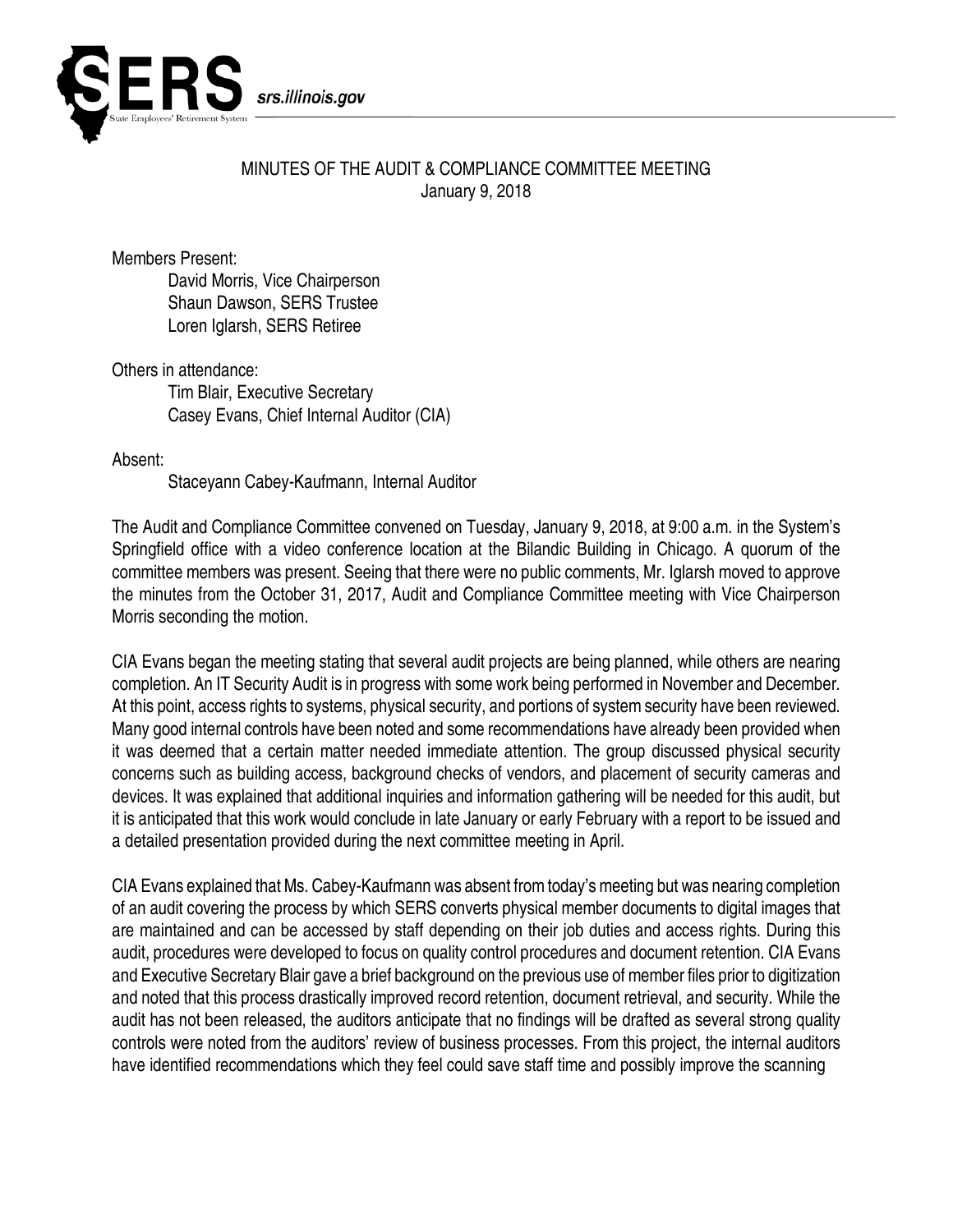operations of the retirement system. These recommendations will be provided in the full report which they hope to release on January 18, 2018.

The group moved on to discuss a current fraud risk recognized by public pension funds. CIA Evans explained that two state pension funds outside of Illinois have experienced a scheme by which a hacker has already obtained members' dates of birth and full social security numbers. The hacker then uses this information to register a retiree for an online retirement account with the pension fund and once access is granted, the direct deposit information is changed online to divert funds to the hacker. It was explained that in early November, the internal auditors requested a data query of multiple benefit payments going to a single bank account. In reviewing the results, the internal auditors noted that nothing appeared unusual, however, one account was receiving five benefit payments per month. After review of these accounts, it was determined that the five benefit recipients were under the care of the Office of the State Guardian and the funds were being deposited into a commingled fund where the State Guardian manages the finances of those persons under their care. CIA Evans explained that currently benefit recipients cannot change their direct deposit information through the online member services site, however this could be a future functionality as the System works to increase the features available to members and retirees online.

CIA Evans noted that on January 2, 2018, letters were mailed to a sample of disability recipients which reside outside of the State of Illinois. During this disability certification period, these members would be asked to provide routine eligibility documents as well as copies of the 2015 and 2016 federal income tax returns for the purpose of evaluating whether the members could be gainfully employed. This process would help bridge the gap in an internal control weakness that is present in this small but higher risk group of disability recipients. The auditors have already developed testing templates and have performed background on the tax forms for potential indicators of gainful employment. An update of this project will be provided in April as information is received from the disability recipients and the auditors have the opportunity to evaluate these eligibility documents.

The internal auditors will also be working on some routine and new audits in the spring, including an audit of administrative expenditures and an audit of Member Education & Workshops. The administrative expenditures audit will cover purchasing and procurement for various good and services including the expenditure areas of equipment, commodities, printing, staff travel, and personnel. Essentially, this audit will cover most all expenditures and compliance requirements aside from benefit payments. The auditors have also scheduled dates to attend field services workshops to evaluate the content of the material being provided to members who attend.

The Committee began discussing the external financial audit and CIA Evans noted that the audit was coming to a close as he anticipates the audit being completed by late January. Based on conversations with the external audit manager, no audit findings are expected in the audit report and a clean opinion will likely be issued on the System's financial statements. The external compliance examination will likely be released in mid to late March 2018 and it is expected that a few findings may be drafted as the issues relate to a board vacancy and IT change management issues. The System is working to correct both of these issues in hopes that they will not be repeated in FY2018. A more comprehensive report will be provided during the April meeting as these audits are expected to be released.